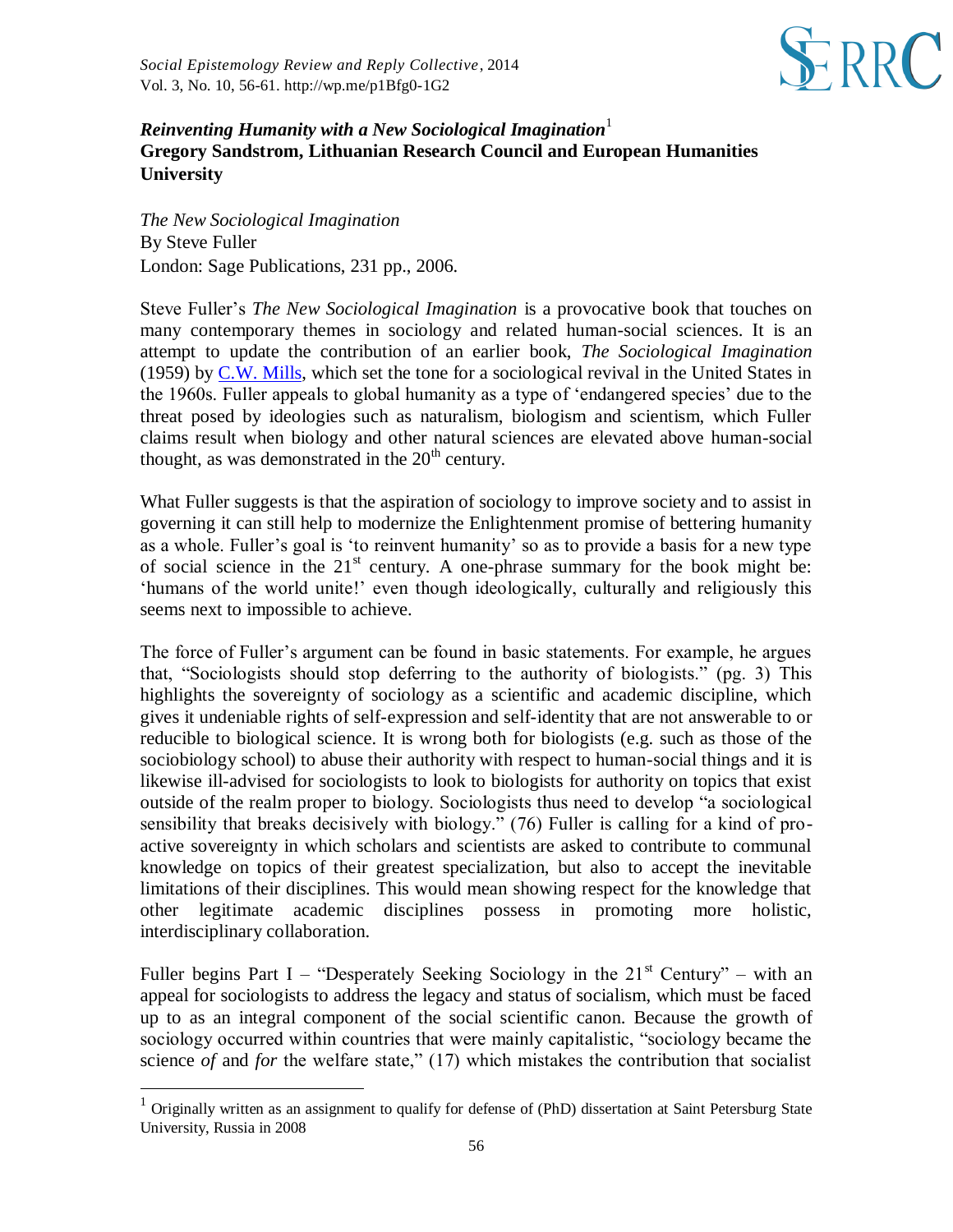

thought has made to understanding human society and persons. Socialism is even referred to, in one of Fuller's chapter titles, as 'the elusive synthesis at the heart of social science.' He opposes the idea common in western sociologies that without capitalism, sociology would cease to exist. Instead, he places the focus on humanity as a collective project which *Homo sapiens* undertakes to transcend its animal nature. Thus, Fuller highlights the legitimacy of a human-centred (or 'anthropic') socialism, which he sees as consistent with monotheistic belief.

One of the ways sociology can reclaim its rightful territory in the contemporary Academy, according to Fuller, is by pushing back against the ideology of naturalism. The late  $19<sup>th</sup>$  and early  $20<sup>th</sup>$  century prospects of socialism for social science have now turned into the challenge of naturalism against which sociologists must defend their legitimate realm of study. Our humanity depends on our biology, as Fuller recognizes and demonstrates with his considerable references to biological literature and its impact on human-social thought. However, Fuller argues that there is a danger of reductionistic thought in trying to explain human beings strictly in naturalistic terms.

The 'gene's eye-view of the world,' presented by British evolutionary biologist and ethologist Richard Dawkins is insufficient for understanding and defining personal human identity. This is why Fuller attacks Australian philosopher Peter Singer, along with Dawkins, for professing such a selfish gene-oriented view of humanity, which is inconsistent with the core teachings of social sciences from the start. Here Fuller is rejecting the possibility that a natural scientist or philosopher could rightfully dictate to human-social thinkers what can or cannot count as acceptable ideas or theories on topics that belong outside of natural sciences and philosophy.

It is here that Fuller explores what is the title of Part  $II$  – "The Biological Challenge to the Social Sciences." The challenge is witnessed in the pressure biological science places upon other disciplines, since it has become "the cutting edge scientific discipline in the  $21<sup>st</sup>$  century." (136) Fuller argues that as a result of the importance currently attributed to biology in the Academy and the 'biological turn' in social thought, the political left is becoming 'green,' which signifies the threat posed by neo-Darwinian ideas being sometimes extended into social sciences. Headed by Singer as a crusader for animal rights, Fuller, himself a leftist thinker, is concerned that the political left is trying to disempower humans, while animals are at the same time empowered. "Are humans always the privileged members of society?" he asks.

From a biologically-oriented, neo-Darwinian perspective, which is consistent with what Fuller identifies as a 'karmic worldview' (see below), the answer is no; human beings are just one species among many and deserve no privileged or unique status. This, according to Fuller, is the most fundamental challenge facing contemporary social science, which is why he presents a counter-argument in *The New Sociological Imagination* that aims to solidify the special character of human beings within the social sciences against naturalistic reductionism. The neo-Darwinian paradigm discredits claims to a unique 'human nature' that is promoted by the 'anthropic' orientation (139); to Fuller, neo-Darwinism is thus an unnecessary presupposition to make in sociology.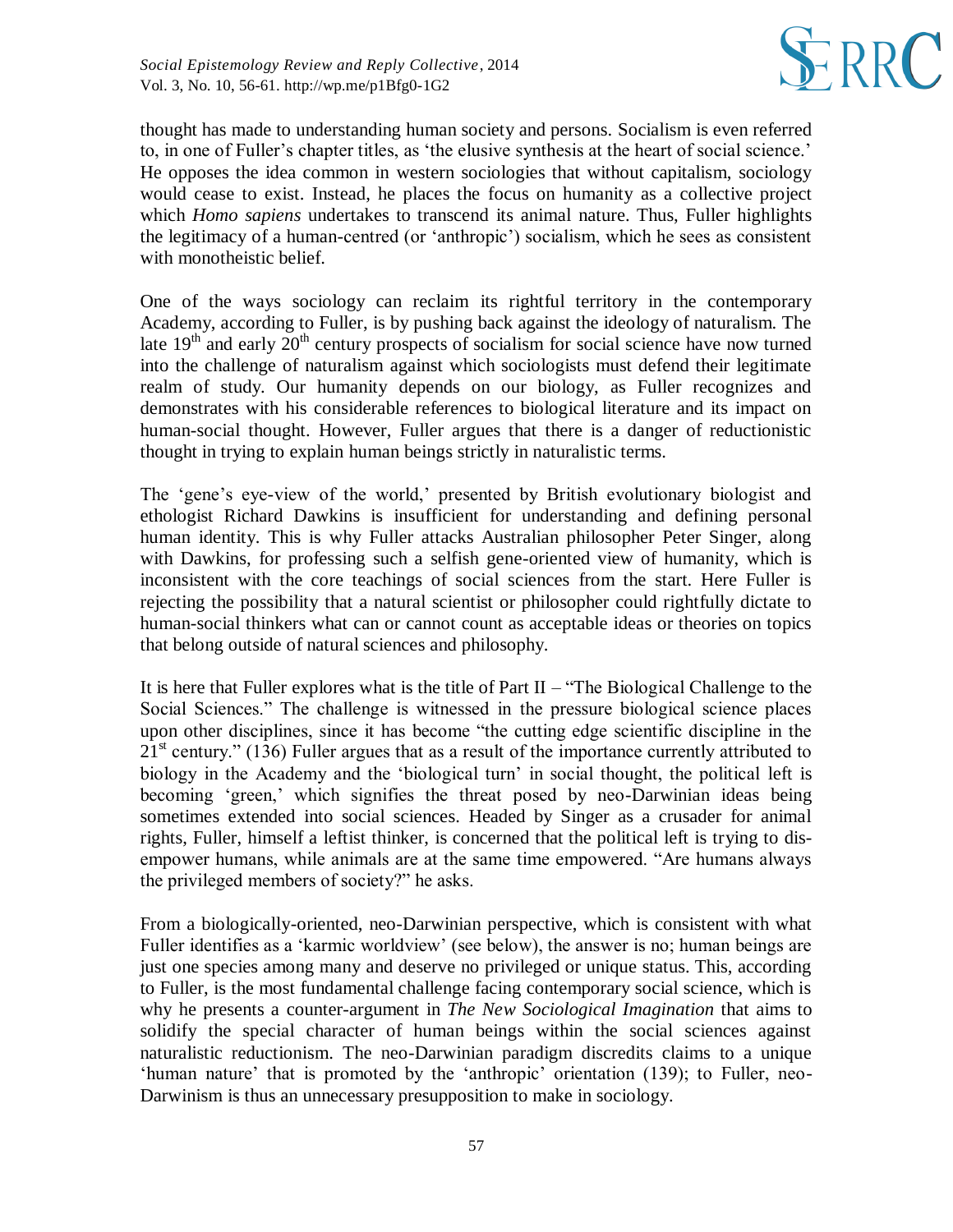

The history of the natural-physical sciences actually involves erasing the distinction between humans and non-humans, Fuller claims. He says this leads to what he calls a 'casualization' of the human condition, which endorses a 'disenchantment of the world.' In making it too easy or simple to manipulate or to terminate human persons at the beginning or the end of their life, global society is in danger of a kind of 'dehumanization.' Fuller thus cautions social scientists against the desire to reduce humanity to biological aspects or succumb to the pressure of 'natural selection' by reference to an alternative type of 'social selection,' in which he includes academic, religious, political and other realms which are unique to human culture and thus beyond the conceptual or theoretical reach of biology.

Sociology is "a discipline that aspires to universality," he says, but we have no choice other than to formulate it in particular places and times. Today, an 'environmentalist' movement is gaining ground, and the 'green shift' towards improved ecological stewardship is at the forefront of many national and international concerns. By seeking to unite secular humanists with monotheists under the banner of 'anthropic worldviews,' Fuller aims to uplift sociology as a field of knowledge that can help to return dignity and special status back to humanity. While critics of Fuller's work will say that the cost to the environment is too much to risk in maintaining an inherent distinction between humanity and the rest of nature, the supporter will highlight the work that sociologists can do in mobilizing society to create sound environmental policies that increase care and respect for the environment.

Fuller believes that the theological perspective that human beings were created in the image and likeness of their creator, God, is the fundamental and essential feature that makes human beings a species like no other animal. This, combined with the idea that all human beings are equal in the eyes of God, is what distinguishes the social sciences from the natural sciences and humanities. It is this fundamental understanding of sociology as both promoting and also investigating the uniqueness of humanity that leads to the book's Part III – "Humanity as the Endangered Species of Our Time." It is here that Fuller reveals his most provocative, but also his most speculative contribution to potentially shaping a new sociological imagination.

Fuller begins by outlining what he calls a 'world-historic struggle in science and religion' (131) that will soon occur between what he calls 'anthropic cultures' and 'karmic cultures.' Karmic cultures downplay or even remove the uniqueness of humanity in the universe. In doing so, they often make use of neo-Darwinian evolutionary principles, which equate anthropology with ethology. The karmic worldview and neo-Darwinism dehumanize humanity by insisting that the only difference between people and (other) animals is one of 'degree' and not of 'kind.' On the other hand, monotheistic religions, including Judaism, Christianity and Islam uphold the 'special' status and thus 'anthropic' role of human beings in our cosmic history. Confronting this alternative approach to the status of human beings in the universe is bound to lead, believes Fuller, to a struggle that endangers the sanctity of human life on our planet.

Several questions arise from Fuller's suggestions. If humanity is really classifiable as "the endangered species of our times," then why aren't people doing something more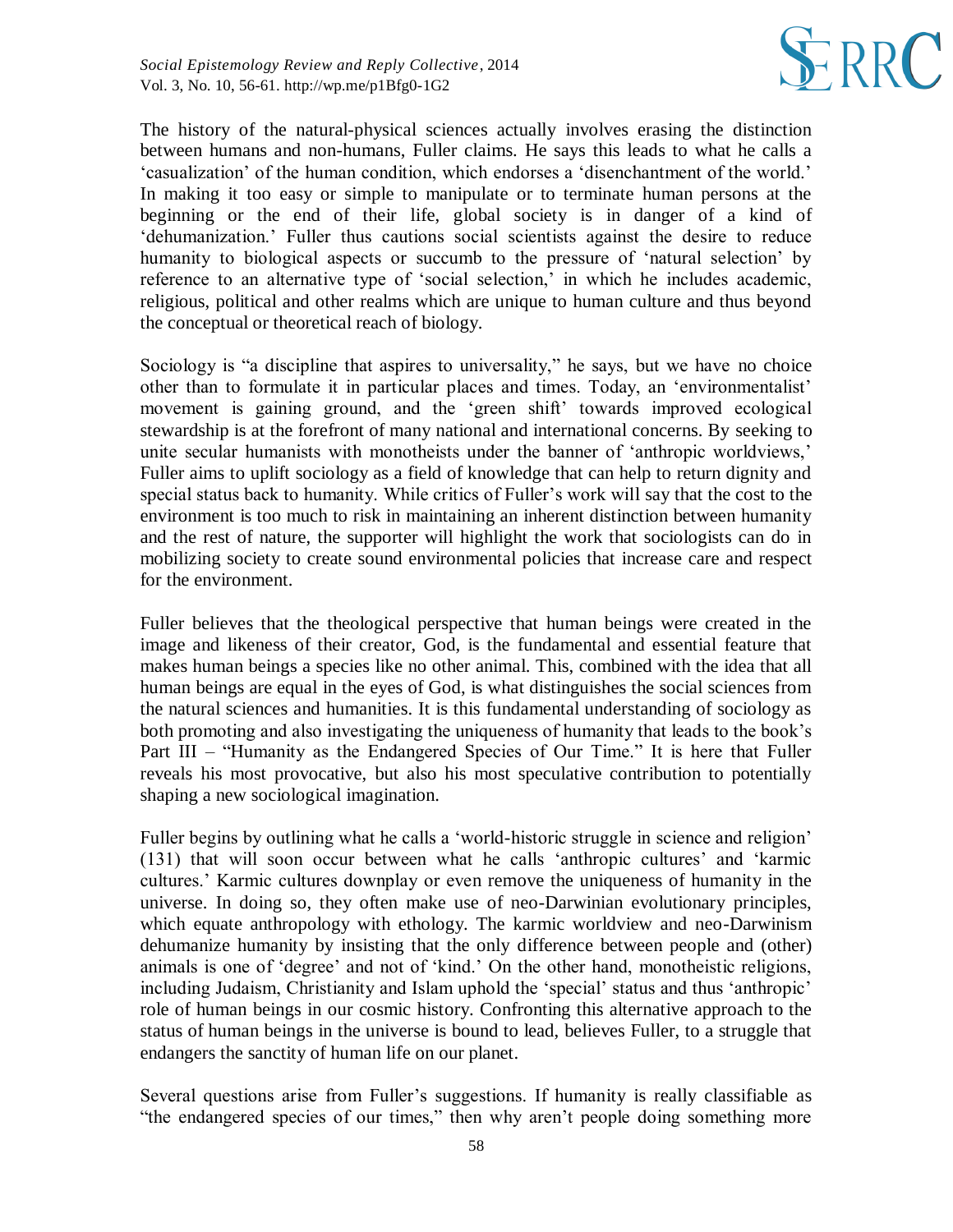

significant about the perpetrators of this supposed extinction in order to protect us from this potential fate? Perhaps such action towards the 'dehumanizers' is what Fuller is proposing, yet he doesn't explain clearly how to actively achieve a rebalancing of the academic landscape away from natural science and towards social scientific ideas that would satisfy karmic thinkers. Fuller's prediction of a 'coming world-historic struggle' can be seen as under-estimating the geo-political situation, in that there seems little possibility today that Jews, Christians and Muslims will be able to unite under one banner of 'anthropic' given the wars in Afghanistan and Iraq and great tensions in Israel and Palestine, in North and South Korea, among other significant disagreements.

One of the strongest arguments in Fuller's text is found in his opposition to reductionistic approaches to altruism. We are not necessarily more naturally 'selfish' than we are 'altruistic,' he insists, just because an ethologist (e.g. R. Dawkins) tells us that is true. Fuller points out that "the selfishness metaphor is rarely extended sociologically." (121) Even if human selfishness seems to make sense according to the modern evolutionary accounts of behaviour (124), this doesn't surpass the contribution about unselfishness and altruism that human-social thinkers can make with respect to human behaviour, ethics and morality. According to sociobiologists and ethologists, altruism "diminishes as social distance from oneself increases." (125) Yet from a social-humanitarian perspective that embraces all of humanity anthropically, individuals still feel compelled to help others not only by a simplistic rational choice economic formula. Fuller suggests that there is a species-unity allegiance in 'anthropic' worldviews that establishes human solidarity between peoples of different ethnicities and nationalities. I support such a view, with the obvious caveat that practical social unity in human living conditions is a notoriously difficult task. The fact remains, however, that some philosophers are actually 'biased *against* humans' (127). This should be seen as a troubling surprise among social scientists and one that should be taken seriously, even by natural-physical scientists.

Fuller's argument in the end hinges on a recognition that the monotheistic religions, given that a vast majority of modern science was invented and promoted by monotheists, share a common vision. This vision or belief is that "'the best of all possible worlds' implied that humanity was created in the image and likeness of God." (128) Fuller is saying this as a self-proclaimed non-religious humanist, and so one may be less inclined to accept his position as overly-ideological or religiously-motivated, when it plainly is not. Though he is not forthright in moralizing about the occurrence, Fuller speaks of "the displacement of theology by the natural sciences for the intellectual and spiritual leadership of European and American universities." (131) This transfer of higher status away from theology to natural-physical and applied sciences has contributed to the imbalance that Fuller identifies in the contemporary Academy. As well, it indicates the situation that European and American universities are often no longer world leaders in certain non-naturalistic fields or disciplines.

Fuller writes of human existence as 'spiritual,' marking it as unique from the rest of the animal and natural world (132). But he only highlights this descriptively and does not offer any justification for holding this point of view as prescriptive for everyday human living. What difference does being 'spiritual' actually make for humanity? Science and religion may not be inevitably in conflict with each other as some naturalistic scholars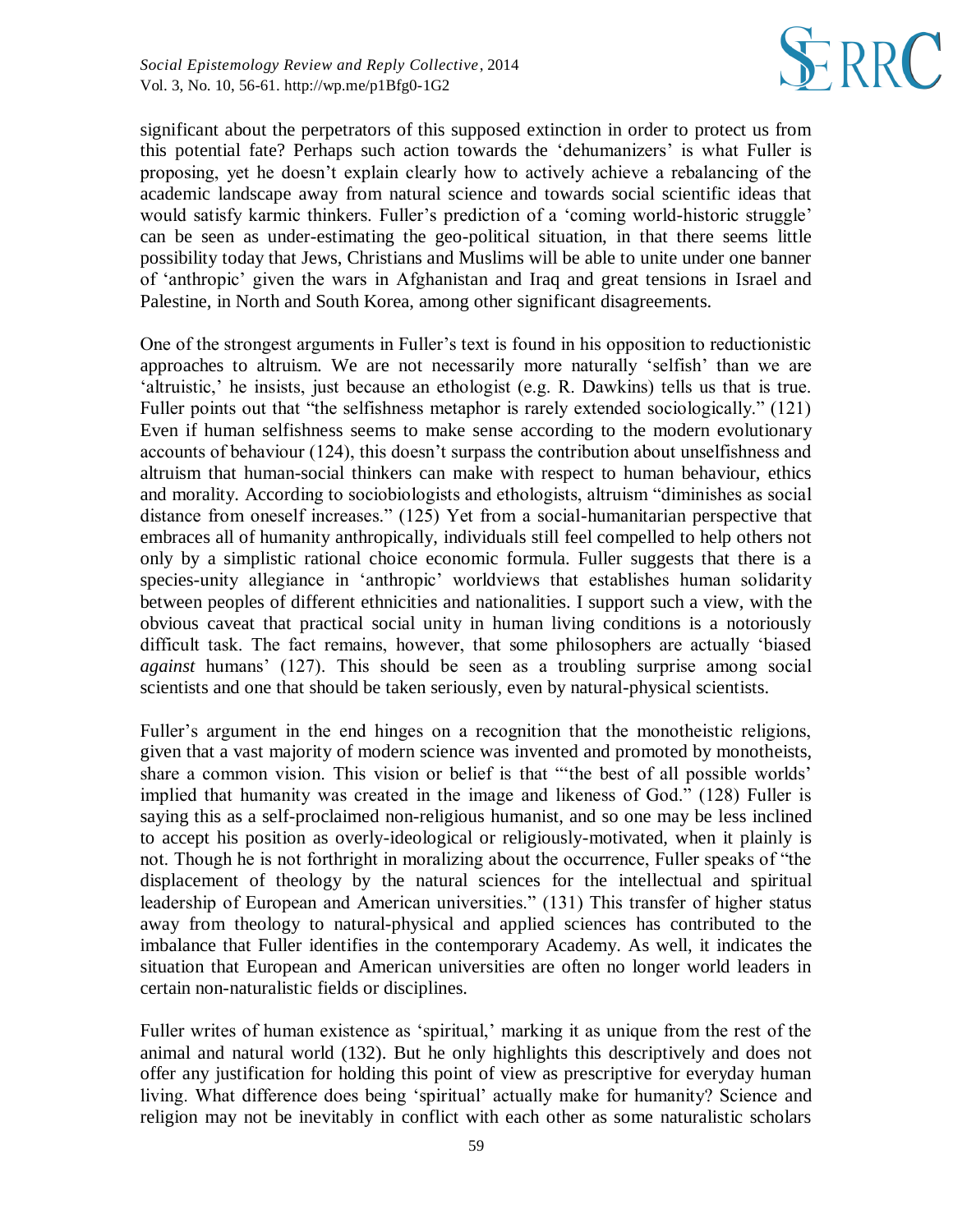

have led people to believe, but this would do little to stop theists, atheists and agnostics from disagreeing with each other about the sources of morals, values, ethics and principles upon which to (re-)organize human societies, communities and nations.

The controversy surrounding neo-Darwinism in the contemporary Academy is a flashpoint for social, cultural, ethical and religious (dis)content. But it is nevertheless beyond the reach of natural science to prove or disprove the existence of a human soul or of a divine Creator. This means that human uniqueness will continually be under threat from a theoretical standpoint by those anti-theists who would seek to use natural-physical scientific facts to try to disprove religious meaning.

Fuller instead appeals to science (both natural and social) as a common possession of humanity; science serves as a vehicle to promote the unity of humankind. He contends that 'progress' as a doctrine associated with evolutionary thinking, "destroys the sense of a universal human community" (155), through devotion to a comparative rather than a collective approach to human living. He blames the ideology of capitalism for overemphasizing an ethic of individual responsibility, but also charges scientism with making people species-indifferent with respect to human life. Science, notes Fuller, has institutionally moved away from its links to monotheism, just as has capitalism (161); both are traditions that have lost their ultimate moorings.

One might question Fuller's ultimate allegiances at this point and wonder if he is trying to play multiple sides in a two sided game. Fuller admits that ideological Darwinism is vulnerable when it comes to assessing the political focus on making 'species survival' the ultimate good, even if individual members of a given species must be sacrificed or manipulated in due course. But one wonders where Fuller draws his source of morality from if he does not share in the Abrahamic theological tradition that places faith in the uniqueness of human beings as sacred creatures. How does Fuller accept evolution and reject neo-Darwinism when speaking with naturalists, while he still seems to promote naturalistic ideology? This question is not answered in the text.

Likewise, several other questions are raised to which Fuller gives only indirect answers. Should we accept the way that biologists, zoologists, and ethologists, in the tradition of Darwinian thought, treat human beings as simply another part of the biological continuum? (185) Must we give up the view long cherished in social science that human beings are a unique and special species, somehow separate or at least partially different from the rest of nature, in order to identify ourselves more completely with nature and the environment? (190) Is there a need to maintain a sense of mystery with respect to 'human nature,' either using the reductionistic arguments of sociobiologists and evolutionary psychologists or through appeals made by theologians and religious leaders to the nonmaterial aspect of human existence (200)? Fuller makes many provocative statements, but it is unclear in the end if he actually values human beings vertically or simply accepts us horizontally bereft of spirituality and higher purpose.

In the end, Fuller's main focus is on re-invigorating the 'legal category of *universitas'* or the corporation formed by human communities. He calls this institutional fact of human self-formation, "the sharpest break with humanity's biological origins" (205), which